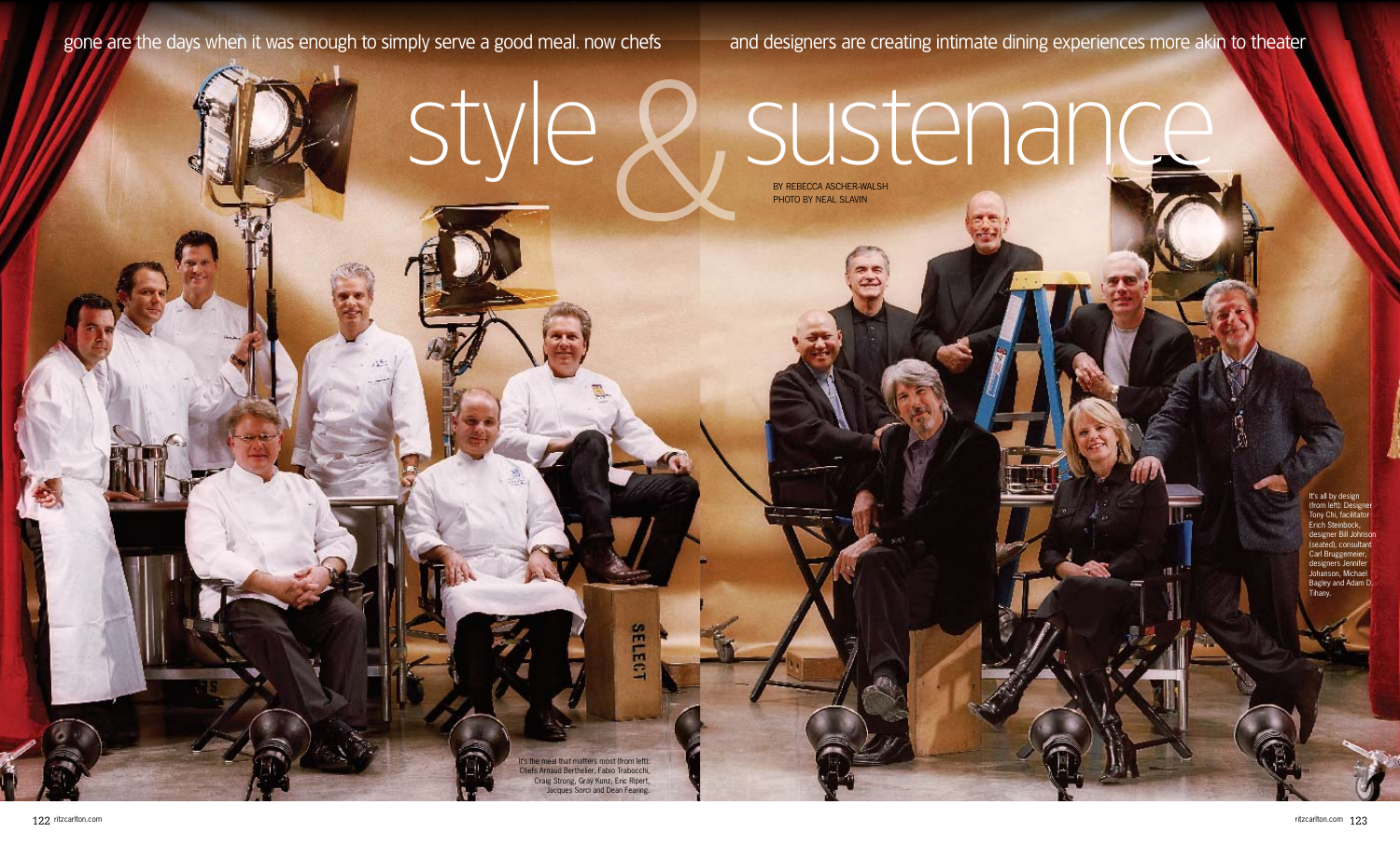Not long ago, dining out tended to be limited to two possibilities. You could grab a quick, casual bite, or you could invest an impressive amount of time and money in a formal event. In other words, you could be comforted, or you could be dazzled. Both lovely experiences to be sure, but something was missing: the idea that dinner should be a celebration of a life well lived at the end of every day, not just on special occasions; and that the act of breaking bread might be as stimulating and soul enriching as a wonderful night out at the theater. What was missing was the fun.

 $\overline{\phantom{a}}$ 

Luckily that's changing—and changing fast, thanks to a dining public that has grown increasingly demanding and knowledgeable about food and wine while also becoming more casual in quotidian ways, eschewing expensive custom-made suits for coveted custom-made jeans. Meeting them more than halfway are chefs inspired to keep up with a cultural shift that's making their jobs more delightful—if also more difficult—as they're asked to present guests with experiences that go beyond a perfectly starched white linen tablecloth and an expertly cooked filet. Working alongside the chefs are designers and consultants who agree there has never been a more exciting time to be engaged in the business of satisfying customers.

"I think you have to start with the agreement that people go out to restaurants to have an experience now, and not because they're hungry," says Adam D. Tihany, an architect by training who recognized restaurant design as a niche in the 1980s. Tihany is the talent behind such trendsetting establishments as Manhattan's Le Cirque, Per Se and Jean-Georges. "If you're hungry, you take something out of your refrigerator. Going to a restaurant is an event. And as such," he continues, "the diner's experience is to be transported to another place, to be somebody else for a couple of hours. A restaurant is a theater, but it's a more accessible destination than going to the theater. Provided you can get a reservation, anyone can do it."

These daily performances—much like a matinee at lunch and a dinner show every evening—leave no room for amateurs. "It's absolutely like making a play," agrees Wolfgang Puck, chef and owner of 13 restaurants including Los Angeles' famed Spago, a branch of which will open next year at The Ritz-Carlton, Bachelor Gulch. "But," he adds, "how are you going to manage to get the play from the piece of paper to having people come in every night and applaud?" With a lot of help—and a lot of inspiration. Let's take a look at what's going on behind the scenes—and on the stage, if you will—of today's most cutting-edge dining

## sustenance

The legendary Le Cirque in New York, designed by Adam D. Tihany, inspired by the playful mobiles of Alexander Calder. Right: An Eric Ripert salmon dish from Blue, his restaurant at The Ritz-Carlton, Grand Cayman.

experiences.

inspire

### A More Demanding Audience

Blame—or thank—the Food Network. Where once the language of cuisine seemed best left to chefs who could parse the subtleties of sweating vs. sautéing vegetables, these days everyone's an armchair cook. Gone are the days when *Gourmet* and *Bon Appétit* were the only game in town. With the explosion of food coverage in periodicals and television, people are becoming more knowledgeable—and more demanding.

One of the demands, notes Erich Steinbock, former vice president of food and beverage for The Ritz-Carlton and now general manager of the St. Louis property, is that the food be of the highest quality. "[Chef] Eric Ripert, when he started the Grand Cayman [location of Le Bernardin restaurant at The Ritz-Carlton], came down and went out with the local fishermen," he says, "and he made a deal with them that when they come back at the end of the day with their catch, their first stop is the Ritz."

It's not simply that diners want better food. As the famous fast-food ad goes, they want that better food served their way which means expecting four-star food without having to dress up or commit to a three-hour extravaganza. Even establishments like Ripert's Le Bernardin in Manhattan, revered for its elegant dining, is changing its ways: The restaurant's former no-tie/no-entrance policy now requires only that one wears a jacket, and it is now possible to skip the dining room altogether. "Every day people were coming in and asking to eat at the bar, so about a year ago, I said yes," says Ripert. "I love it. It makes it less formal; people don't want to be formal anymore." Says Steinbock, "I have a saying: The more disposable income someone has, the less dressed up they get."

Relaxing the atmosphere doesn't mean a restaurant can't still charge top dollar—and



chef eric ripert goes out with local fishermen in grand cayman to make sure they stop at his restaurant first.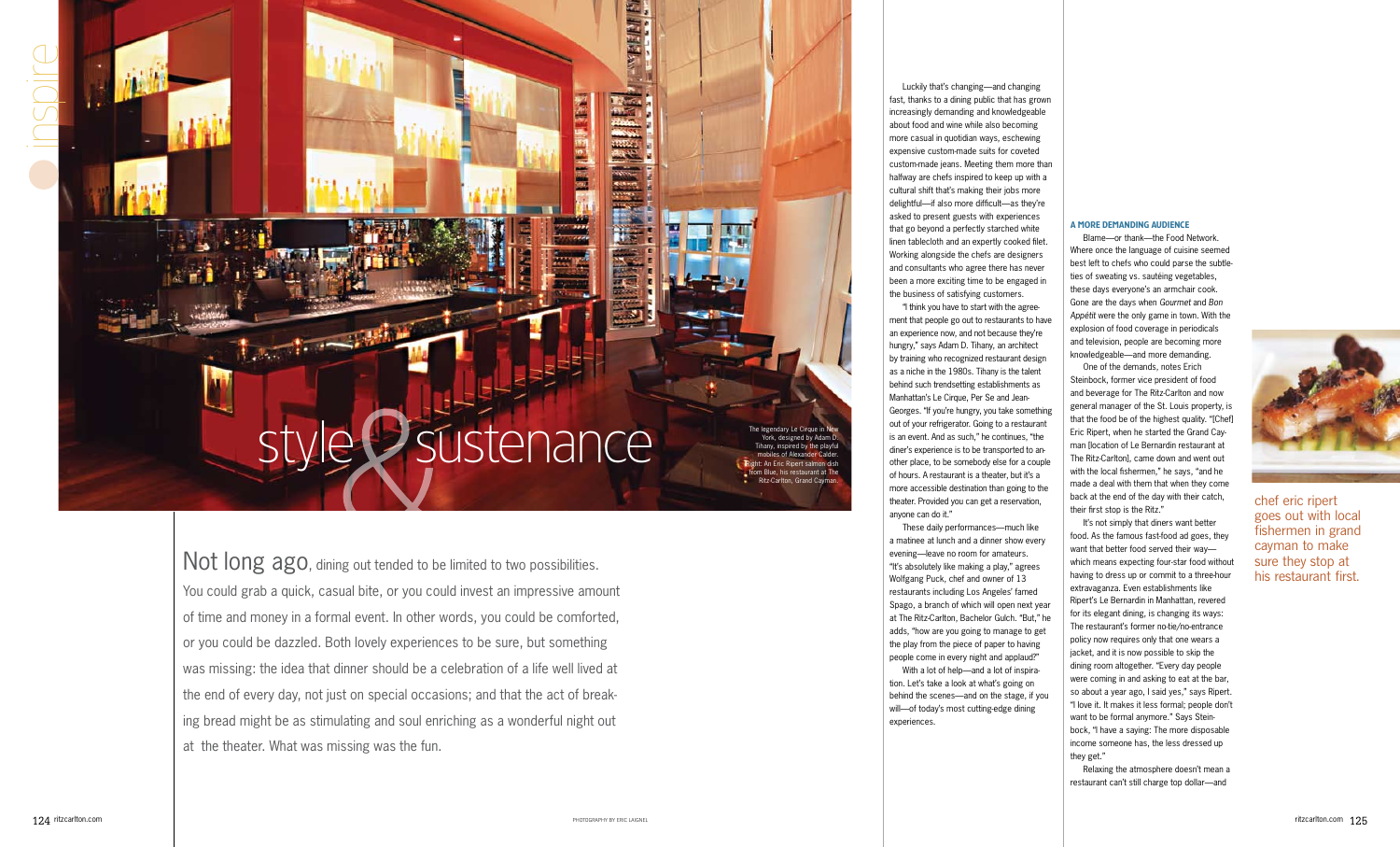



Café Gray in New York.



get it—while serving exquisite food. Gray Kunz, the talent behind Manhattan's Café Gray in the Time Warner Center, says he follows his instincts, but he also listens to the customer. "I had a bar menu that offered the full menu, and it worked very well. But people were asking for more finger food, and I decided to add that." His newest restaurant, Grayz, will open in Manhattan this fall. Part catering hall, part lounge, it will serve upscale finger food to customers who want their oysters Rockefeller with a hip twist. And Steinbock recently watched customers at one of The Ritz-Carlton's dining rooms, dressed in jeans and T-shirts, order two bottles of wine that totaled more than \$5,000.

As Puck says, "Often young people come in jeans and tennis shoes, and then they or der a \$600 bottle of wine. They're interested in food, not a fancy, stuffy environment. They want to have fun, and a restaurant should be fun. It should be like a party."

#### SETTING THE STAGE

As with any good theater production, what's happening in the background may not be discernible to a diner, but it's crucial to that diner's experience. This means the perfect lighting, a harmonious soundtrack and a stage that's appropriate to the experi ence of what will unfold. Tony Chi, who is designing Puck's Bachelor Gulch restaurant with his Tony Chi and Associates, says, "The story of dining is about the body and soul. I tell owners and chefs that I will build the body and they will build the soul."

So how does one make a body look beautiful? As anyone who has had his picture taken knows, it all begins with good lighting, an element so crucial to dining out that it's not uncommon for lighting to account for 10 percent of a restaurant's design budget. "In the '80s, no one ever thought about lighting. You put lights in because you needed them," says Ripert. "Now, it's essential. There's no way you'd open a restaurant without a light ing consultant."

That's where someone like Juan Pablo Lira comes in; he is an architect employed by Focus Lighting, which has worked with restaurants like Manhattan's Town and Le Cirque and is designing the lighting for Las

Vegas' Project CityCenter, a complex of residential and retail properties. "You want to be involved from the beginning of the project," says Lira. "You want to sit down with the chef and designer and ask what they want the place to be. Sexy? Corporate?" The only constant: Everyone must look their best, something most easily achieved through side-lighting, which creates a sunset-like hue, or, as Ripert says, "Something that looks like the end of a beautiful day in Provence."

Subtle lighting leaves the "wow" factor where it belongs: In the design of the restau rant itself, which includes everything from how the space is defined to what the waiters are wearing—details taken so seriously that res taurant designers now are often overseeing every element down to the staff's uniforms.

With maitre d's no longer expected to be attired in tuxedos, designers are finding they can send a message to the diner simply by dressing the person who stands at the front door. "What the host or hostess is wearing lets you know what you will be eating," says Tihany. "If the details don't match the food, that's like someone walking on the stage and not knowing their lines. It's a nightmare. For us, the characters are the waiters, the light ing, the furniture. The only thing we don't do is write the lines. That's what the chef does."

Often to a carefully orchestrated back beat: Sit silently for a moment the next time you spend an evening in a restaurant and you may notice that the music will go from an up beat tempo and loud decibel at 6 p.m. (when the dining room isn't filled) to a quieter noise level around 8 p.m. (when diners' chatter fills the room) to a slower beat at 11 p.m. (when it's time to wind down).

#### Changing Spaces

If a restaurant's design should match the mood of the chef and reflect his creations, the dining room also has to make the customer comfortable. And as customers' definitions of "comfort" change, restaurant designers are finding new inspiration.

At The Ritz-Carlton, South Beach in Miami, chef David Bouley (chef/owner of the acclaimed Bouley in New York's Tribeca) is bringing a diverse international cuisine to his new David Bouley Evolution in a dramatic art deco space created by famed Parisian

designer Jacques Garcia. At Dean Fearing's soon-to-open restaurant at The Ritz-Carlton, Dallas, he and designer Bill Johnson began designing something they say neither of them has ever seen: a restaurant with seven different dining spaces, each radically dif ferent in tone and décor, from a rattlesnake skin–topped bar area to kitchen-side tables and an outdoor eating space built around a fountain. "I just kept on seeing that people wanted variation," says Fearing. "What I want is to catch someone who's eating in one room looking into the next room and saying, 'I can't wait to eat in that room next time.'"

Johnson and Fearing also concentrated on making the rooms grand in impression, but not necessarily in scale. "You want small rooms so you can close them off," explains Fearing. "People like to be cozy when they're eating and I want energy in these rooms, so even on a slower Sunday night people can walk in a room feeling like they've arrived somewhere."

Jennifer Johanson, a partner in Engstrom Design Group, who has worked on several new

## a good tip

Making a reservation for your next visit on your way out helps the host or hostess connect your name to your face. Wolfgang Puck says you might want to consider tipping that person \$20 as well. "I don't believe people should give money when they walk in to buy a table," he says, "but as you're leaving, if someone has gone out of their way to help you, what does it matter if you spent \$220 or \$200?"

nothing competes with the food at café gray in new york city —not even priceless central park views .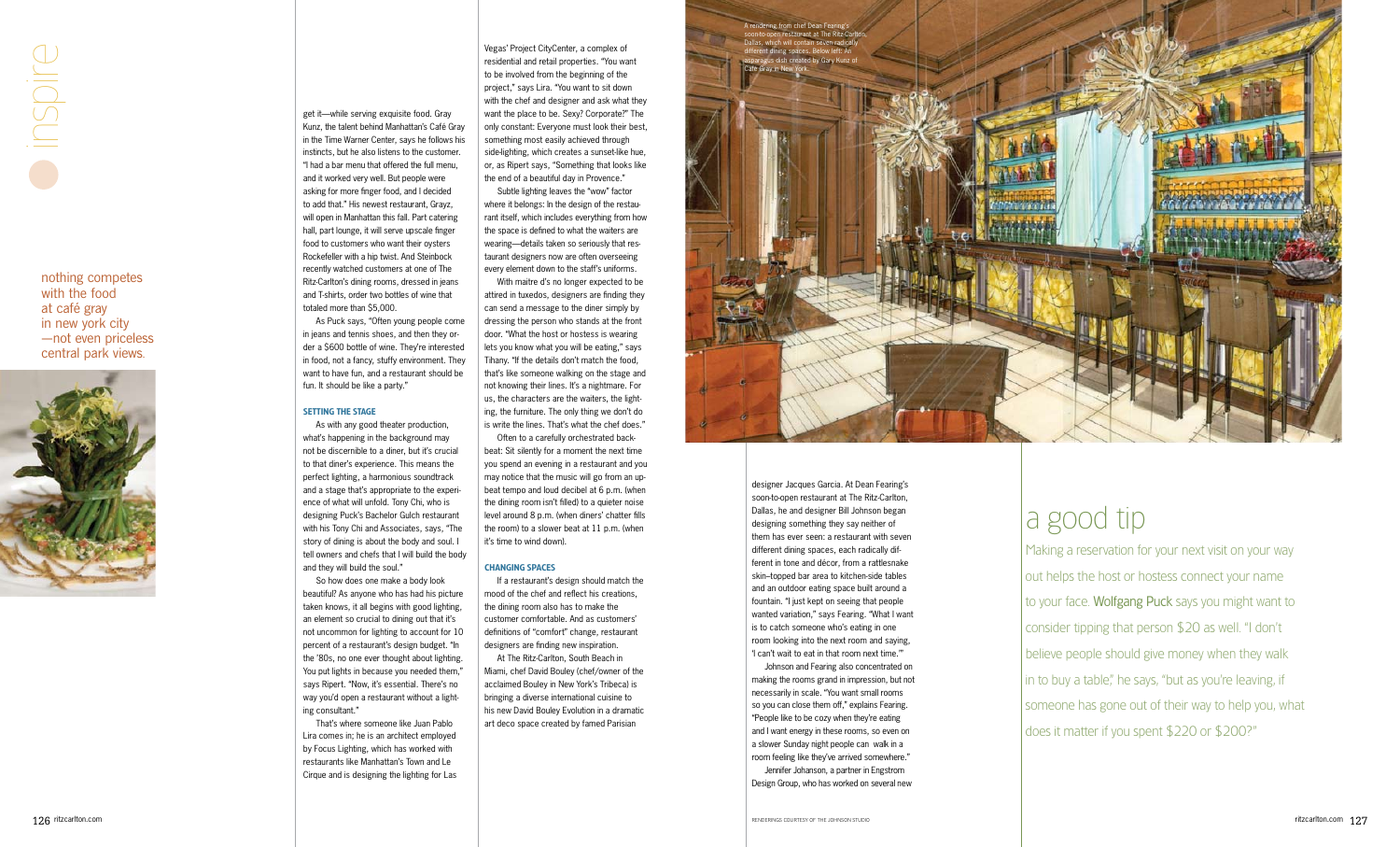

## the right table

Inform the person who is taking the reservation what the occasion is so you can be seated properly. Are you on a date? Celebrating a birthday? Signing a deal? "If I am having a business meeting I'd rather sit at a square or rectangular table where there's more dis tance between people," says Eric Ripert. "But if it's an intimate relationship, I'll ask for a round table." This is also a good time to voice any personal preferences. For example, Ripert says he loathes sitting in the middle of dining rooms, preferring corners—something no host or hostess is going to be able to intuit.

when a chef can inspire the kind of awe for merly reserved for rock stars or Hollywood celebrities, diners will flock to restaurants in hopes of catching a glimpse of someone they've seen on television or read about in magazines. This is surely part of the appeal for the dining room that acclaimed chef Gordon Ramsay will serve at The Ritz-Carlton, Powerscourt, County Wicklow, just outside of Dublin—expected to be one of the premier restaurants in Ireland when it opens this summer. As well: Eric Ripert's new restaurant Harvest at The Ritz-Carlton, Washington D.C. The contemporary restaurant, scheduled to open this spring and emphasizing organic produce and fresh seafood, will include a shielded open kitchen that spills out into the dining room—providing diners a view inside.

"The success of a good restaurant de pends upon a personality," says Fearing, who made his reputation at The Mansion on Turtle Creek before leaving to open the restaurant in The Ritz-Carlton, Dallas. "The very first

Ritz-Carlton properties, is combining diners' growing desire to be in smaller spaces with their increased interest in wine. "Customers tend to be very savvy about wine," she says, "so we can send a signal that we keep and treat wine the way collectors do—in intimate rooms where people can gather for tastings, or for trying something new."

Another innovative design she is develop ing: Glass-walled party rooms that allow private diners to see and be seen while not being overheard. "People love to have private dinner parties in restaurants, but they don't want to be hidden away," Johanson explains. "How many times do you plan a private party in your favorite restaurant, but then you're led to a room that has nothing to do with that restaurant? This way, you can have your private party but people can see you and you can still get the buzz of the room."

#### A Starring Chef

Every show needs a star, and in this age

night I got to The Mansion I was in the dining room shaking hands and meeting people's friends. There's a comfort level when people see me in the dining room, and it can be more important than even the dinner itself."

For those chefs who want to be visible without having to actually press palms, the open kitchen has proved a welcome addition. Although the concept of making the kitchen a part of the dining room became popular in freestanding restaurants after Puck first opened Spago in 1982, it is only now becoming popular in hotel restaurants. Says Puck of his inspiration, "I thought it would be good that if people were bored, or if they didn't know how to talk to each other, they could watch us cook, they could see there was something going on in the restaurant." When chef Fabio Trabocchi began overseeing the dining room at The Ritz-Carlton, Tysons Corner in Virginia six years ago, he immedi ately requested a show kitchen. "It's a formal dining room, and very traditional," explains Trabocchi, who was recently named Best Chef in the Mid-Atlantic region by the James Beard Foundation. "The restaurant needed drama, so the first thing we did was cut out one section of the restaurant and build the kitchen so there was no separation from the dining area."

It's this space where the kitchen meets the dining room that most excited Johnson. "Since the meal is now itself the evening's entertainment, people are interested in the food, and they're interested in the chefs," he says. "In the area where people can sit on stools facing the kitchen, you can see the cook line and what's going on, and you get a sense of the importance of the kitchen. Talk about theater—it's about the entertainment of being fed. It's such a cool thing."

At Café Gray, Kunz took the chef's en tertainment value so seriously he placed his open kitchen directly in front of the priceless views over Central Park, sending an immedi ate message to diners that not even New York skylines could steal his show.

meals should be an experience, not an event. "it's a subtle but significant difference," according to designer michael bagley.